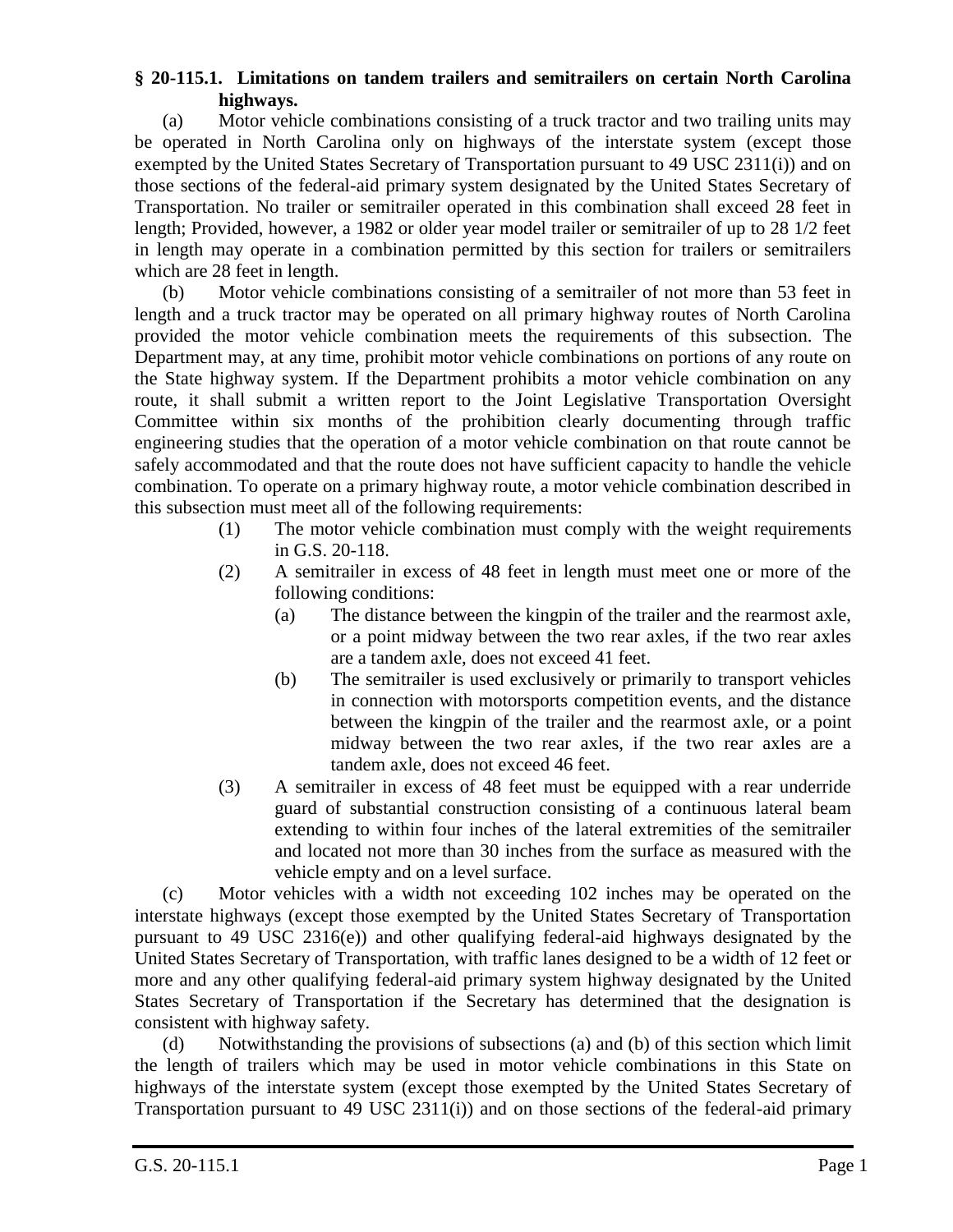system designated by the United States Secretary of Transportation, there is no limitation of the length of the truck tractor which may be used in motor vehicle combinations on these highways and therefore, in compliance with Section 411(b) of the Surface Transportation Act of 1982, there is no overall length limitation for motor vehicle combinations regulated by this section.

(e) The length and width limitations in this section are subject to exceptions and exclusions for safety devices and specialized equipment as provided for in 49 USC 2311(d)(h) and Section 416 of the Surface Transportation Act of 1982 as amended (49 USC 2316).

(f) Motor vehicle combinations operating pursuant to this section shall have reasonable access between (i) highways on the interstate system (except those exempted by the United States Secretary of Transportation pursuant to 49 USC 2311(i) and 49 USC 2316(e)) and other qualifying federal-aid highways as designated by the United States Secretary of Transportation and (ii) terminals, facilities for food, fuel, repairs, and rest and points of loading and unloading by household goods carriers and by any truck tractor-semitrailer combination in which the semitrailer has a length not to exceed 28 1/2 feet and a width not to exceed 102 inches as provided in subsection (c) of this section and which generally operates as part of a vehicle combination described in subsection (a) of this section. The North Carolina Department of Transportation may, on streets and highways on the State highway system, and any municipality may, on streets and highways on the municipal street system, impose reasonable restrictions based on safety considerations on any truck tractor-semitrailer combination in which the semitrailer has a length not to exceed 28  $1/2$  feet and which generally operates as part of a vehicle combination described in subsection (a) of this section. "Reasonable access" to facilities for food, fuel, repairs and rest shall be deemed to be those facilities which are located within three road miles of the interstate or designated highway. The Department of Transportation is authorized to promulgate rules and regulations providing for "reasonable access." The Department may approve reasonable access routes for one particular type of STAA (Surface Transportation Assistance Act) dimensioned vehicle when significant, substantial differences in their operating characteristics exist.

(g) Under certain conditions, and after consultation with the Joint Legislative Commission on Governmental Operations, the North Carolina Department of Transportation may designate State highway system roads in addition to those highways designated by the United States Secretary of Transportation for use by the vehicle combinations authorized in this section. Such designations by the Department shall only be made under the following conditions:

- (1) A determination of the public convenience and need for such designation;
- (2) A traffic engineering study which clearly shows the road proposed to be designated can safely accommodate and has sufficient capacity to handle these vehicle combinations; and
- (3) A public hearing is held or the opportunity for a public hearing is provided in each county through which the designated highway passes, after two weeks notice posted at the courthouse and published in a newspaper of general circulation in each county through which the designated State highway system road passes, and consideration is given to the comments received prior to the designation.
- (4) The Department may designate routes for one particular type of STAA (Surface Transportation Assistance Act) dimensioned vehicle when significant, substantial differences in their operating characteristics exist.

The Department may not designate any portion of the State highway system that has been deleted or exempted by the United States Secretary of Transportation based on safety considerations. For the purpose of this section, any highway designated by the Department